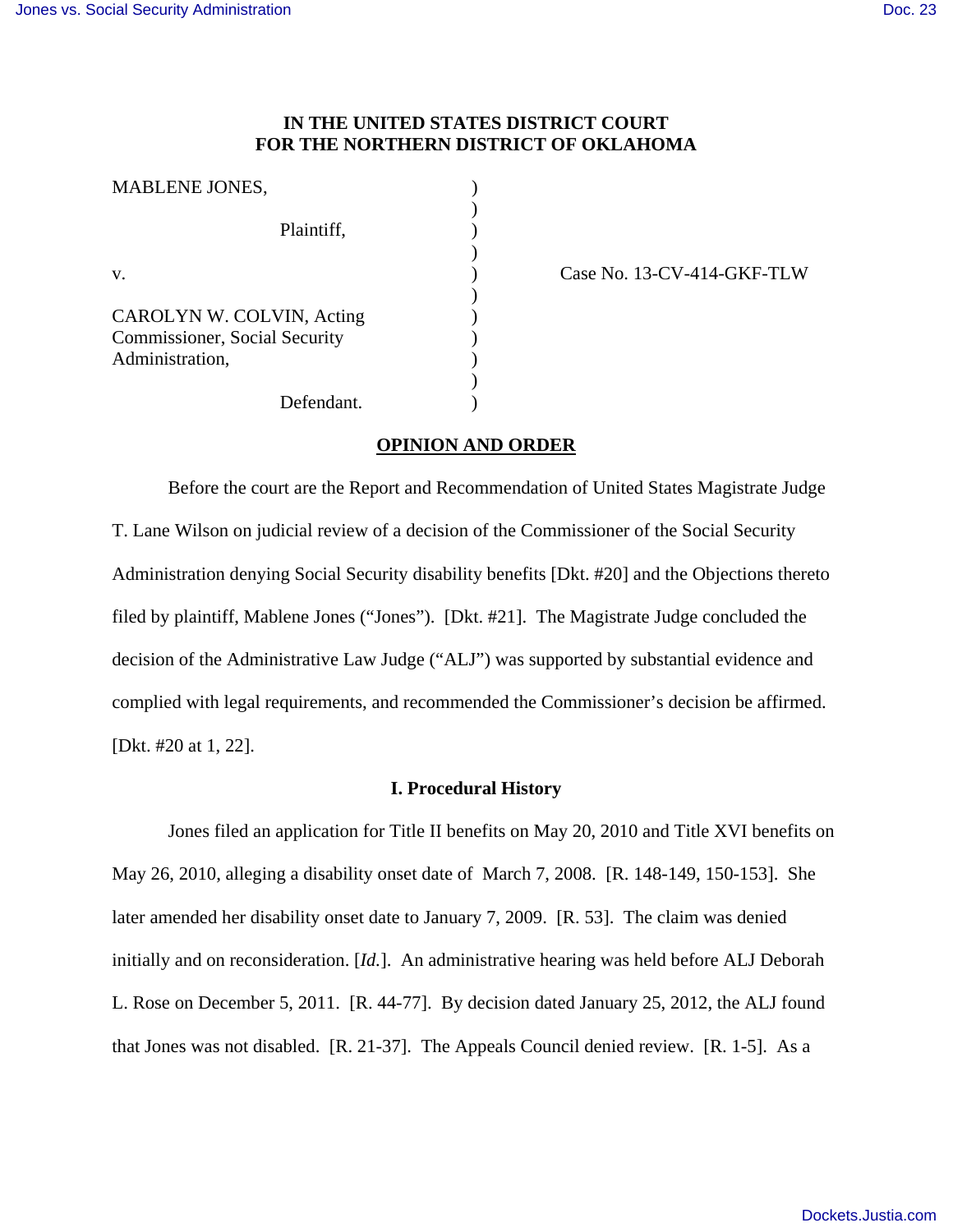result, the decision of the ALJ represents the Commissioner's final decision for purposes of this appeal. 20 C.F.R. §§ 404.981, 416.1481.

## **II. Standard of Review**

 Pursuant to Fed. R. Civ. P. 72(b)(3), "[t]he district judge must determine de novo any part of the magistrate judge's disposition that has been properly objected to." However, even under a de novo review of such portions of the Report and Recommendation, this court's review of the Commissioner's decision is limited to a determination of "whether the factual findings are supported by substantial evidence in the record and whether the correct legal standards were applied." *Doyal v. Barnhart*, 331 F.3d 758, 760 (10th Cir. 2003). Substantial evidence is "such relevant evidence as a reasonable mind might accept as adequate to support a conclusion." *Id.* It is more than a scintilla, but less than a preponderance. *Lax v. Astrue*, 489 F.3d 1080, 1084 (10th Cir. 2007). The court will "neither reweigh the evidence nor substitute [its] judgment for that of the agency." *White v. Barnhart*, 287 F.3d 903, 905 (10th Cir. 2001).

A claimant for disability benefits bears the burden of proving a disability. 42 U.S.C. § 423(d)(5); 20 C.F.R. §§ 404.1512(a), 416.912(a). Disability is defined under the Social Security Act as an "inability to engage in any substantial gainful activity by reason of any medically determinable physical or mental impairment which can be expected to result in death or which has lasted or can be expected to last for a continuous period of not less than 12 months." 42 U.S.C.  $\S$  423(d)(1)(A). To meet this burden, plaintiff must provide medical evidence of an impairment and the severity of that impairment during the time of her alleged disability. 20 C.F.R. §§ 404.1512(c), 416.912(c). "A physical or mental impairment must be established by medical evidence consisting of signs, symptoms, and laboratory findings, not only by [an individual's] statement of symptoms." 20 C.F.R. §§ 404.1508, 416.908. A plaintiff is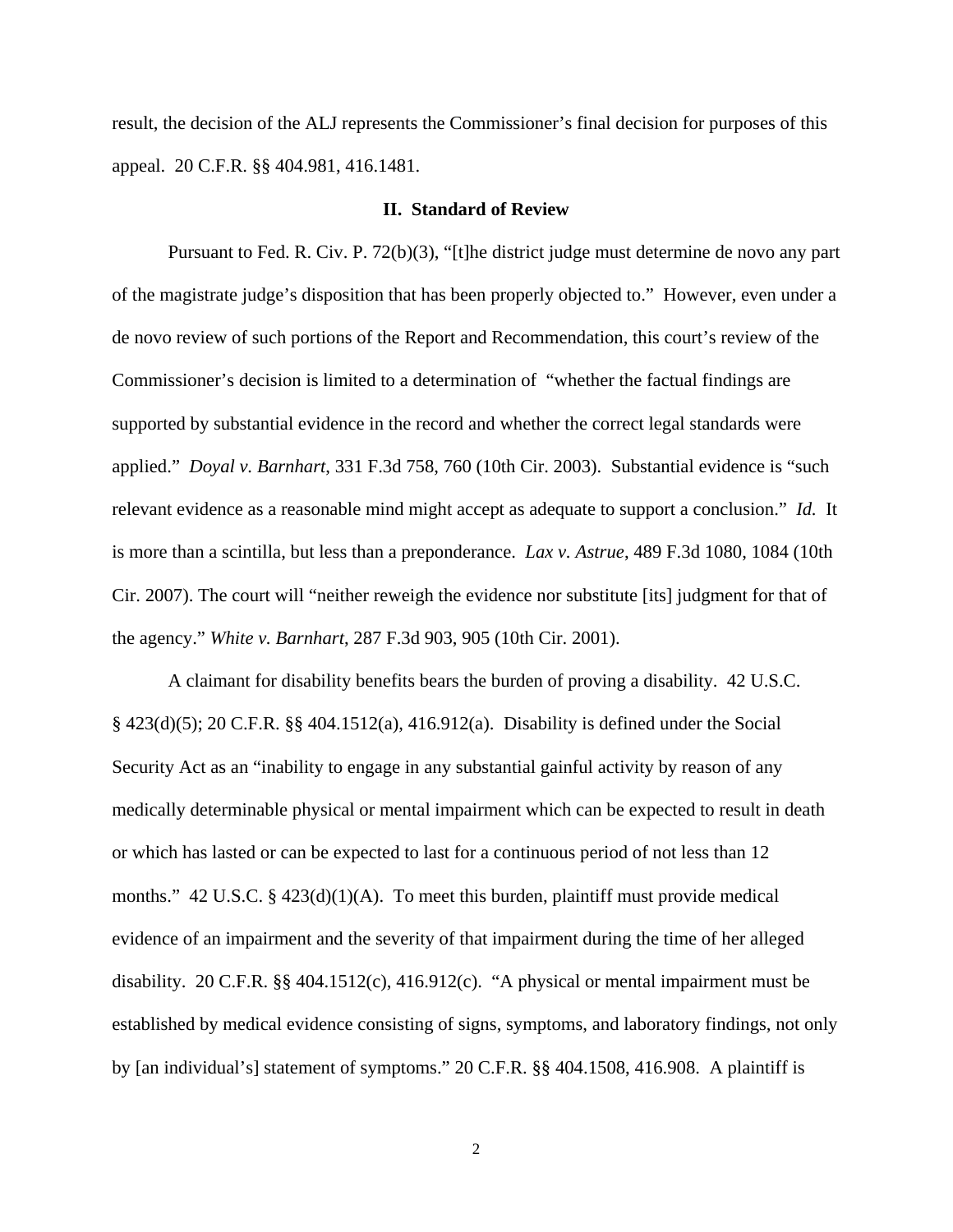disabled under the Act only if her "physical or mental impairment or impairments are of such severity that [she] is not only unable to do [her] previous work but cannot, considering [her] age, education, and work experience, engage in any other kind of substantial gainful work which exists in the national economy."  $42$  U.S.C. §  $423(d)(2)(A)$ .

 Social Security regulations implement a five-step sequential process to evaluate a disability claim. 20 C.F.R. §§ 404.1520, 416.920; *Williams v. Bowen*, 844 F.2d 748, 750-51 (10th Cir. 1988) (setting forth the five steps in detail). The claimant bears the burden of proof at steps one through four. *Williams*, 844 F.2d at 751 n.2. At step one, a determination is made as to whether the claimant is presently engaged in substantial gainful activity. *Id.* at 750. At step two, a determination is made whether the claimant has a medically determinable severe impairment or combination of impairments that significantly limit her ability to do basic work activities. *Id.* at 750-51. At step three a determination is made whether the impairment is equivalent to one of a number of listed impairments that the Commissioner acknowledges are so severe as to preclude substantial gainful activity. *Id.* at 751. If it is, the claimant is entitled to benefits. *Id.* If it is not, the evaluation proceeds to the fourth step, where the claimant must show that the impairment prevents her from performing work she has performed in the past. *Id.*  If the claimant is able to perform her previous work, she is not disabled. *Id.* If she is not able to perform her previous work, then the claimant has met her burden of proof, establishing a prima facie case of disability. The evaluation process then proceeds to the fifth and final step: determining whether the claimant has the residual functional capacity ("RFC")<sup>1</sup> to perform other work in the national economy in view of her age, education and work experience. *Id.* The Commissioner bears the burden at step five, and the claimant is entitled to benefits if the

 $\overline{\phantom{a}}$ 

 $<sup>1</sup>$  A claimant's RFC to do work is what the claimant is still functionally capable of doing on a regular and continuing</sup> basis, despite his impairments: the claimant's maximum sustained work capability. *Williams,* 844 F.2d at 751.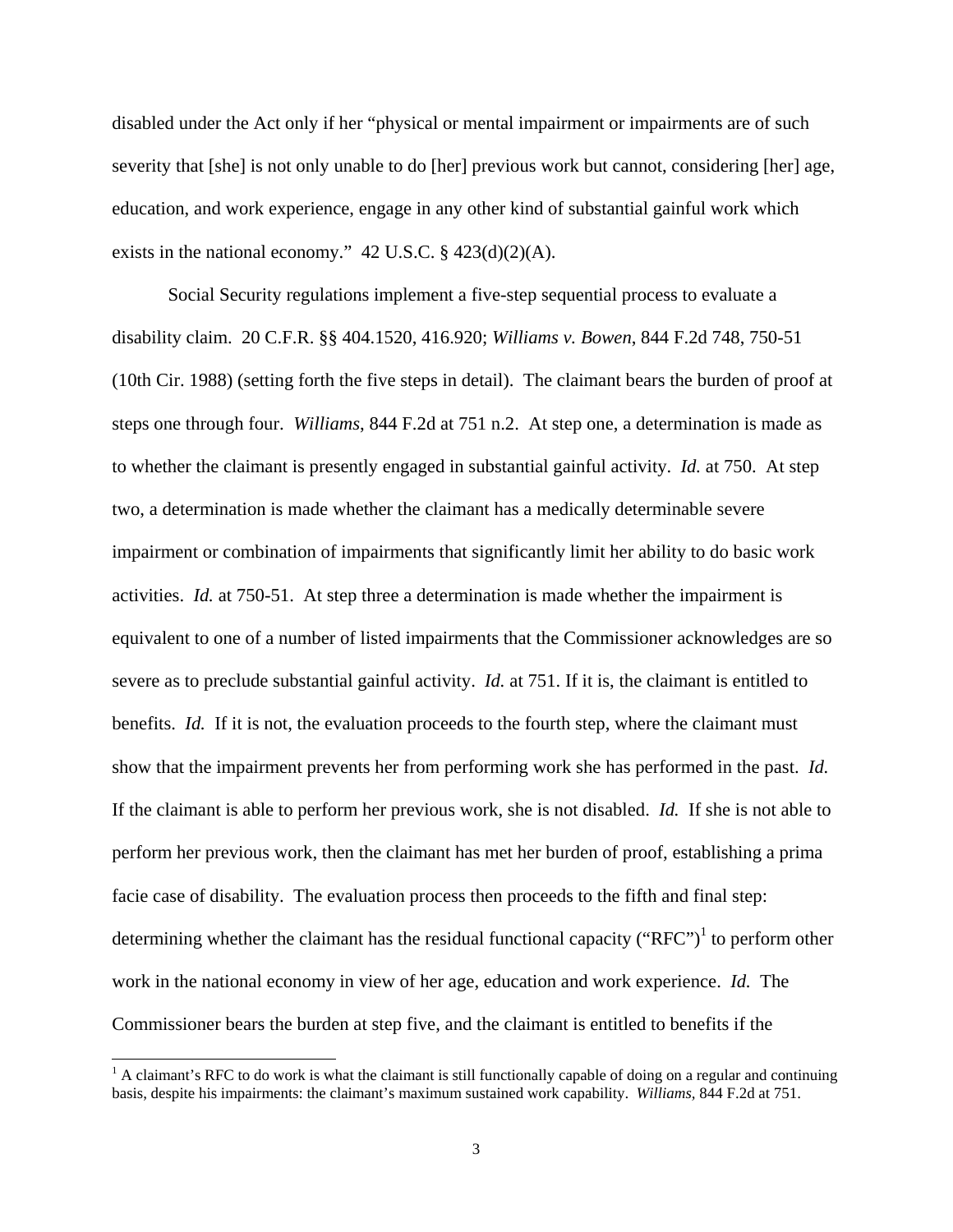Commissioner cannot establish that the claimant retains the capacity "to perform an alternative work activity and that this specific type of job exists in the national economy." *Id.* 

### **III. Claimant's Background**

 Jones was born November 30, 1957. [R. 148]. Her husband, Michael Jones, died August 7, 2004. [R. 149]. She previously worked as an encoder, courier, data entry worker, sorting operator, van driver and laundry worker. [R. 31]. She has not engaged in substantial gainful activity since January 7, 2009, the amended alleged onset date. [R. 24].

#### **IV. Administrative Hearing**

 Jones has a twelfth grade education. [R. 54]. During high school, she took VoTech classes on being a cashier. [*Id.*]. She is able to read, write and do basic math. [*Id.*].

Jones testified she has swelling and pain in both knees every day; her right knee is worse than her left. [R. 54-55]. Besides medication, doctors have recommended surgery and/or physical therapy. [R. 56]. At her doctor's recommendation, she will relax, sit and lie down to relieve the pain and swelling. [*Id.*]. She gets up only to make something to eat or go to the bathroom. [R. 57]. Sometimes she has accidents and urinates on herself. [R. 58]. She has bowel movement accidents about once a month. [*Id.*]. Her doctor has suggested she use a cane, but she testified, "I am not ready for one." [R. 62].

Jones suffers from depression. [*Id.*]. She testified her mind is "always going.... [a]lways running." [*Id.*]. Her mind wanders, sometimes she "can't function," and she cries a lot. [R. 58-59]. She has these symptoms "every day and night," and sometimes—about two days a week—she can't go to sleep. [*Id.*]. Her doctors at Tulsa Dream Center Health Services ("Dream Center") tell her to relax. [*Id.*]. The doctors say she needs counseling or therapy but she has not been sent to anyone yet. [R. 59-61]. Sometimes she hits herself in the arm or face because she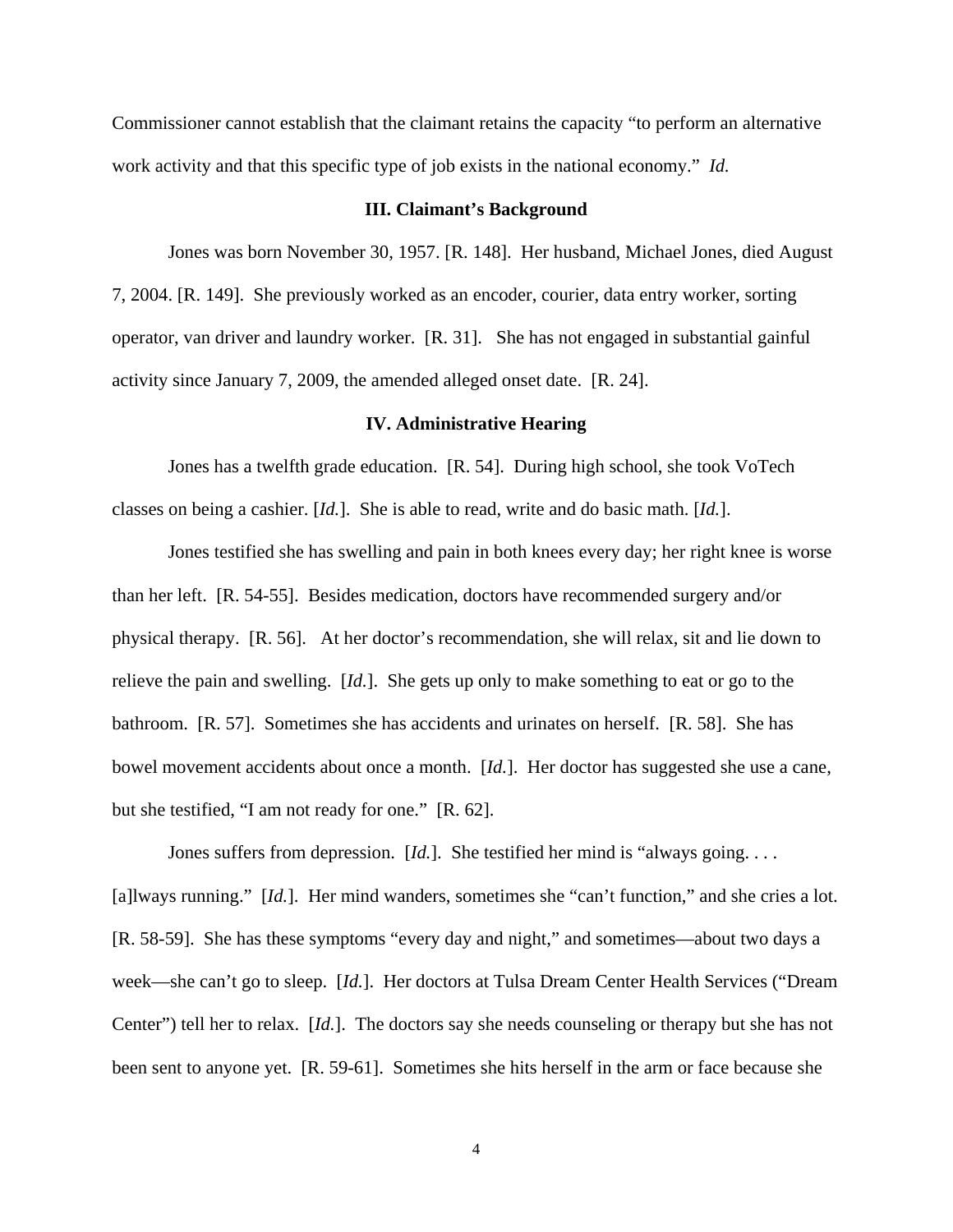gets upset that she can't do things she wants to, like cleaning up and cooking, when she wants to. [R. 61-62]. The medication prescribed for her depression makes her feel dizzy, nauseated and more depressed. [R. 62].

Jones testified she does not sleep at night because her mind is "always running." [R. 63]. She might sleep more in the daytime than at night, staying up to 4:00 in the morning, sleeping until 2:00 in the afternoon, sleeping again from 6:00 to 8:00 in the evening, and then staying up the rest of the night. [*Id.*]. She fixes herself sandwiches but doesn't "really cook." [R. 64]. Her niece reminds her to take her medicine and cleans house for her. [R. 63-64]. She leaves her home an average of twice a week to go to the store or the doctor. [R. 64]. She is able to drive but her niece drives her because her car has a stick shift, and it's hard for her to shift gears. [R. 65]. She shops once a week for groceries, and it takes her "a couple hours or so" because she "ha[s] to go slow with the dizziness and . . . walking." [*Id.*]. She takes care of her own financial matters. [R. 65-66]. She has no income. [R. 66]. She has housing assistance and her family helps her with utilities. [*Id.*]. She visits with family or friends outside her home only on holidays; she does not participate in any clubs or organizations, nor does she go to church. [*Id.*].

Jones testified pain and swelling prevent her from standing and walking off-and-on for six hours out of an eight-hour day. [R. 66]. She has a handicapped parking placard issued in September 2011 by Dr. Hudson, a Dream Center physician. [R. 66-67]. She can lift and carry 10 pounds. [R. 67]. Her knees prevent her from being able to lift and carry more than that. [*Id.*]. She has problems listening to instructions from supervisors, and criticism from them upsets her. [*Id.*]. She testified she has problems completing tasks she starts because of her mind, and had problems with attention and concentration during the mental status examination Social Security sent her to because her mind and body are "not the same." [R. 68]. She is unable to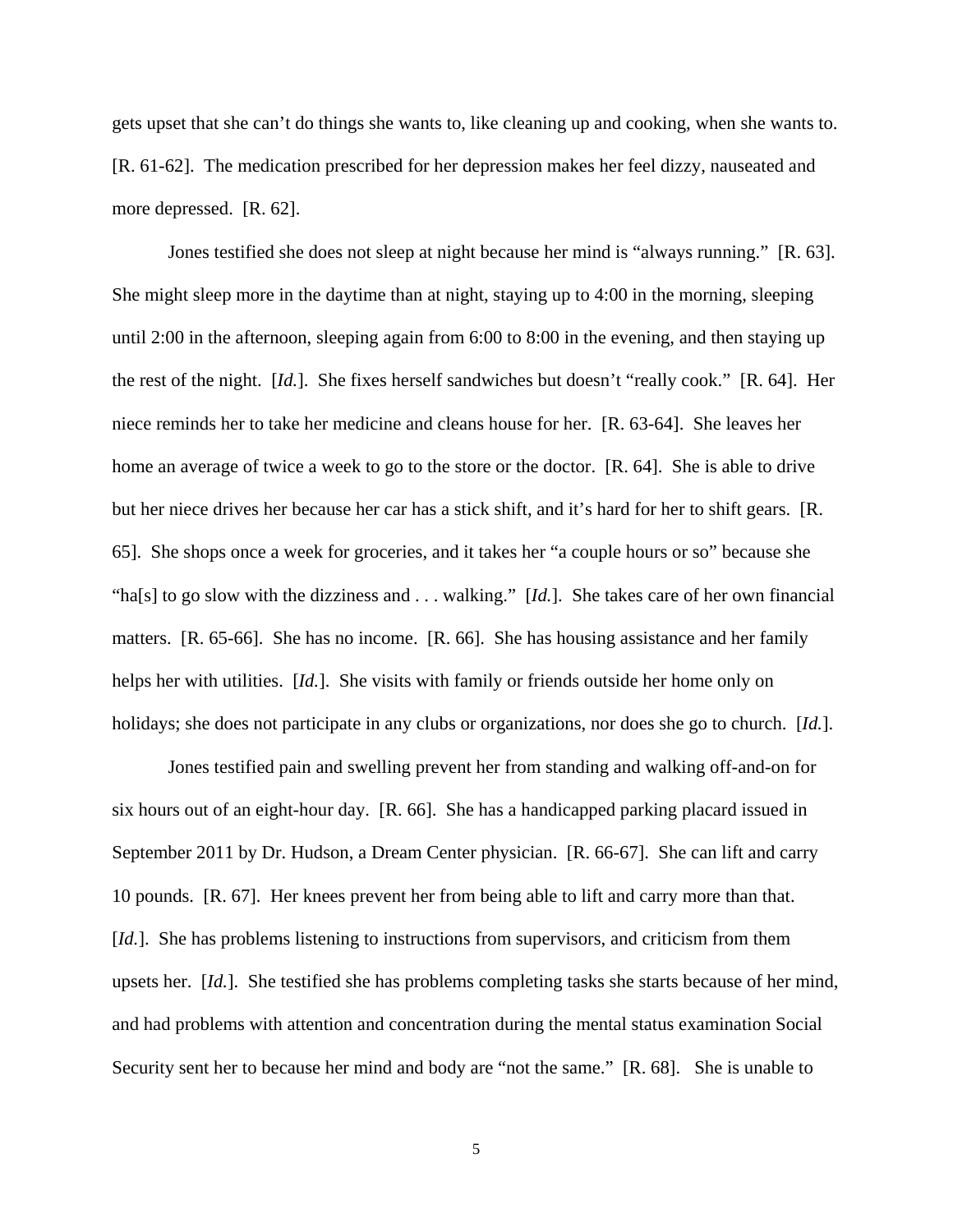handle changes in a routine well because of her depression. [*Id.*]. She cannot handle normal stress because she is "not functioning well" and her "mind is not there." [R. 68-69]. Thinking is stressful. [R. 69]. Her doctor recommends that she "[w]alk away and calm down" to relieve the stress. [*Id.*].

The ALJ described the following limitations to the vocational expert ("VE"): Claimant is limited to light work as defined in the regulations (lift or carry, push or pull up to 10 pounds frequently, 20 pounds occasionally); can stand or walk six hours a day, sit six hours daily, cannot operate any foot controls; can have superficial and incidental work-related interaction with coworkers and supervisors, but not in a team environment; no public interaction; limited to simple, routine, repetitive tasks. [R. 71-72]. The VE testified Jones cannot perform any of her past work with these limitations. [R. 72]. He identified the following jobs Jones could perform with the limitations described by the ALJ: hand sorting (753.587-101); hand packaging (753.687-038); office helper (239.567-010); assembly (732.684-062); light mail sorting (209.587-010).<sup>2</sup>

The ALJ posed another hypothetical, asking the VE to assume the individual is limited to sedentary work as defined in the regulations, with no foot controls. In addition to the same mental limitations in the first hypothetical, the individual would be unable to sustain concentration and attention for even two hours at a time and as a result of an inability to handle normal work stress, would be required to take frequent unscheduled breaks in addition to the normal breaks afforded an employee; and would likely be absent three or more times per month on a regular basis. [R. 73]. The VE testified the individual would be unable to perform any work in competitive employment. [*Id.*].

-

<sup>&</sup>lt;sup>2</sup> The actual job title is "addresser." DICOT 209.587-010. An addresser "[m]ay sort mail." *Id.*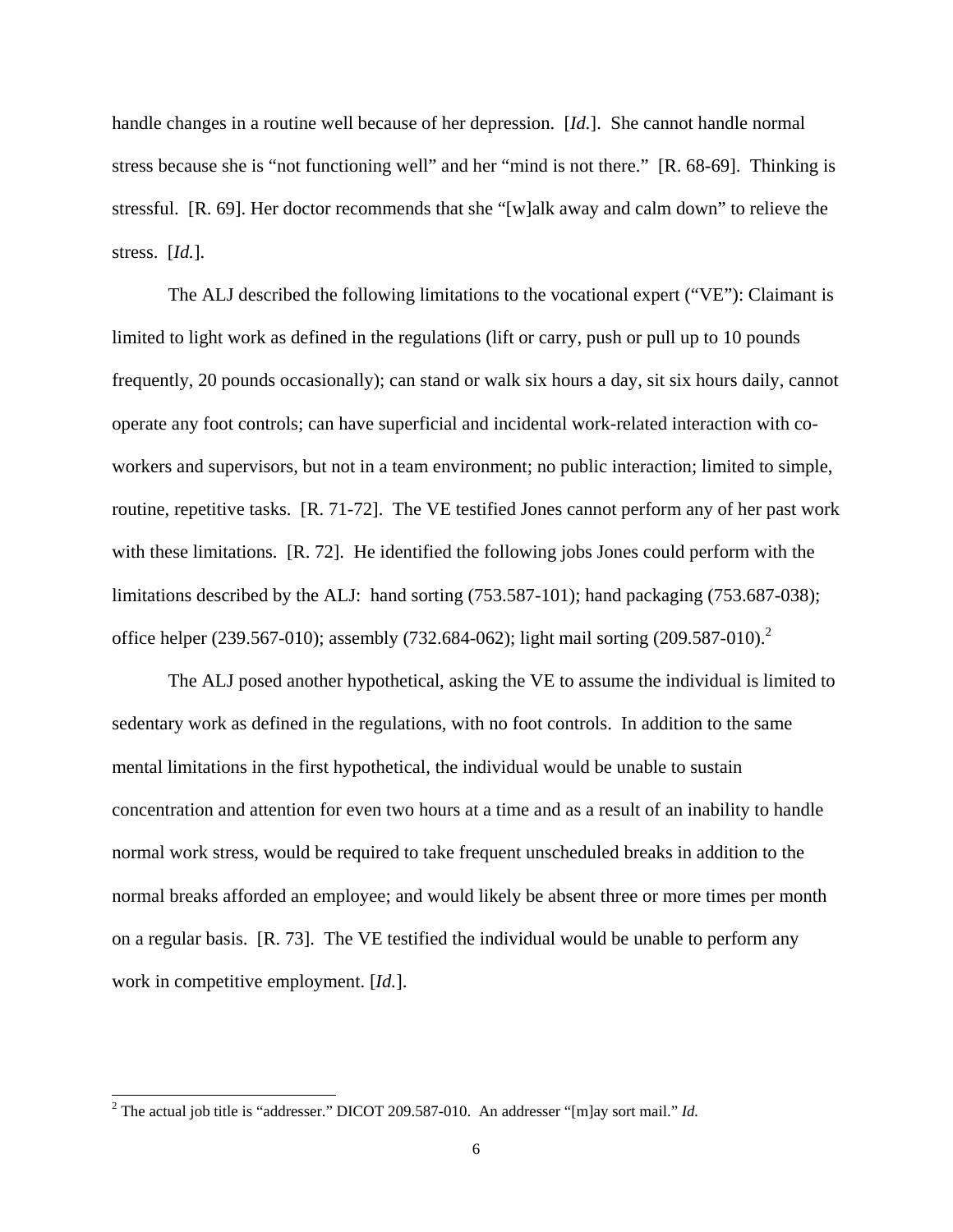#### **V. Medical Records**

### **A. Treating Physician Records**

The administrative record includes medical records from Saint Francis Hospital dated May 11, 2001 through February 21, 2008, and pertaining to a hysterectomy, periodic mammograms, and emergency room visits for minor accidental injuries and/or illnesses. [R. 249-306].

The balance of treating records are from the Dream Center. [R. 307-331, 362-366, 370-

378]. They show that Jones complained of urinary tract infections ("UTIs") in November 2007

[R. 318], February 24, 2007 [R. 321], September-October 2010 [R. 363-365] and February 2011

[378]. She was treated with antibiotics and/or recommendations to drink more water and

cranberry juice. [*Id.*].

Jones first complained of knee pain during a visit to the Dream Center on June 6, 2007.

[R. 320]. On examination, her right knee had full range of motion but showed joint line tenderness. [*Id.*]. Dr. Hudson diagnosed probable degenerative joint disease of the right knee and prescribed Naproxen. [*Id.*]. On January 7, 2009, plaintiff again presented at the Dream Center, complaining of joint pain in both knees, and the examining physician ordered x-rays. [R. 313]. X-rays were performed the same day. [R. 327]. The x-rays showed:

a moderate amount of narrowing about the medial sides of both knee joints as well as some narrowing about the patellofemoral spaces bilaterally. There is noted to be some bony deformity and bony irregularity involving the posterior aspects of both patellas. Small bony spurs are noted involving both knee regions. There is noted to be some bony demineralization involving all of the visualized bony structures on these films.

[*Id.*].

 Jones again visited the Dream Center on April 1, 2009, complaining of chest and abdominal pain. [R. 312]. The nurse's note states: "needs written statement that she did need to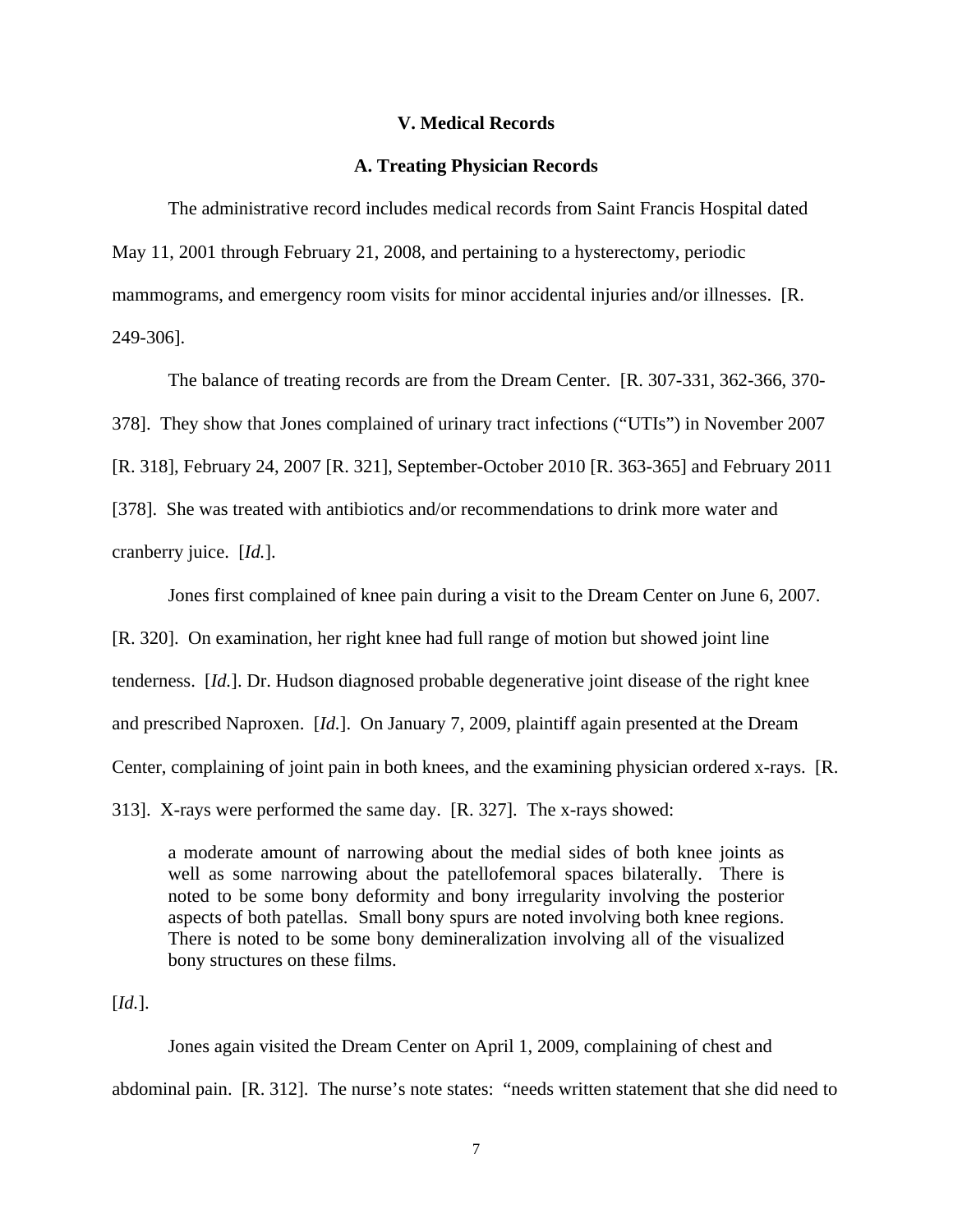quit job due to stress at work causing health problems." [*Id.*]. The same date, Dr. Hudson completed a "return to work" form stating "Pt should not return to work!!" [R. 307]. In the "Comment" section, he stated, "stress related anxiety/Depression." [*Id.*]. Jones continued to make periodic visits to the Dream Center, receiving treatment for high blood pressure, nasal allergies, gastrointestinal issues, vertigo, ringing in ears and urinary tract infections. [R. 309- 311, 362-366, 378]. On February 23, 2011, she presented complaining of left knee pain and numbness in her right foot. [R. 378]. The doctor prescribed ibuprofen. [*Id.*]. On March 9, 2011, in a recheck for a bladder infection, she complained that her knees were causing her pain and her arthritis pills did "not work." [R. 377]. In a return visit on June 29, 2011 she complained of right knee pain and reported the knee locked at times. [R. 375]. The doctor examined her knee and found no effusion of the knee. [*Id.*]. On October 5, 2011—Jones' last visit to the Dream Center before the administrative hearing—she again reported right knee pain and told the doctor she thought "it could give anytime," but she had not fallen. [R. 370]. The doctor noted normal range of motion in the right knee. [*Id.*].

 Jones first complained of depression during her April 1, 2009, visit to the Dream Center, when she requested and received a note from the doctor stating she should not return to work. [R. 307, 312]. She next complained of depression during a September 15, 2010 visit. [R. 365]. The doctor prescribed Citalopram, an antidepressant.  $\left[ Id. \right]$ <sup>3</sup> In a visit on August 9, 2011, she complained that she felt the Citalopram was not working and reported she was "tired a lot," emotional, "can't get up" and depressed. [R. 377]. On September 14, 2011, she again complained of depression. [R. 371].

-

 $3$  The list of "Current Medications" included the statement, "Depression med (pt cannot remember)." [R. 365]. However, there is no evidence in the record that Jones was prescribed any medication for depression before the September 15, 2010 visit.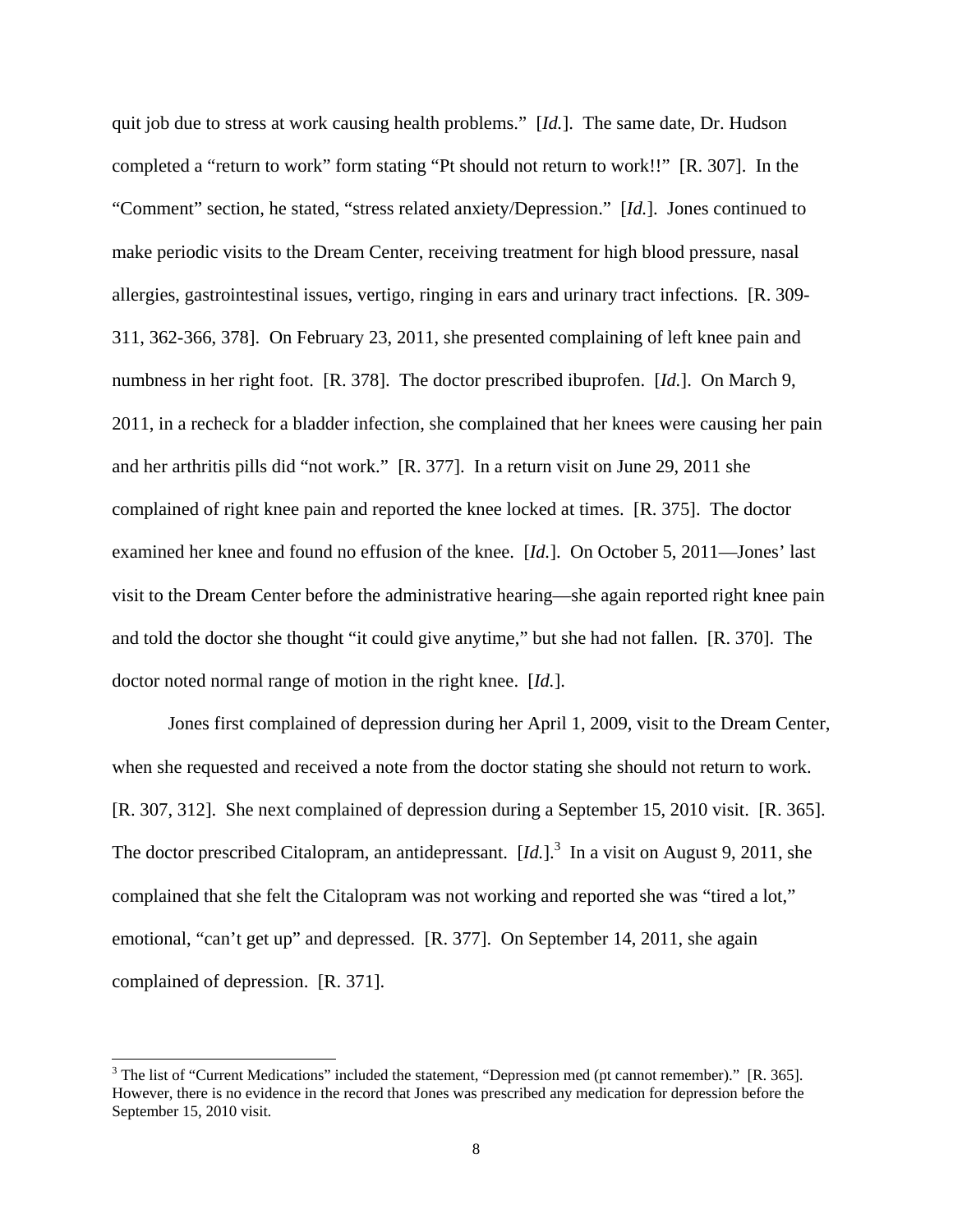As the Magistrate Judge noted, Jones did not list an antidepressant in her disability report, although she did list depression as one of the physical or mental conditions limiting her ability to work. [R. 172, 179, 195]. Similarly, she did not list an antidepressant in her list of medications when she attended the consultative psychological examination. [R. 333-340]. In the final list of medications (undated but completed sometime after February 24, 2011), Jones stated she had been taking tramadol for depression in 2010. [R. 241]. However, the record contains no evidence she had been prescribed tramadol.

#### **B. Dr. Koldkolo's Medical Opinions**

Dream Center physician Dennis Koldkolo, M.D. completed four medical forms concerning Jones, all dated November 9, 2011. [R. 379-382]. In the first, "Medical Opinion Re: Clinical Assessment of Pain," he opined that (1) Jones had pain to such an extent as to cause a limitation or restriction having more than a minimal effect on her ability to do basic work activities or activities of daily living on a day-to-day basis; (2) basic physical work activities would increase the level of pain to such a degree as to cause inadequate functioning in such tasks or total abandonment of tasks; (3) the pain experienced by Jones would not reduce her ability to perform basic mental work activities; and (4) side effects from the prescribed medication could be expected to be severe and to limit her effectiveness due to distraction, inattention, and drowsiness. [R. 379]. He opined that Jones' degenerative joint disease in her right knee was consistent with the pain she experiences. [*Id.*].

In the second form, "Medical Opinion Re: Sedentary Work Requirements," Dr. Koldkolo indicated exertional limitations which would preclude Jones from performing less than the full range of sedentary work. [R. 380]. He opined she could not: stand and/or walk for up to two hours in an eight-hour workday; lift or carry 10 pounds, lift five pounds on a repetitive basis;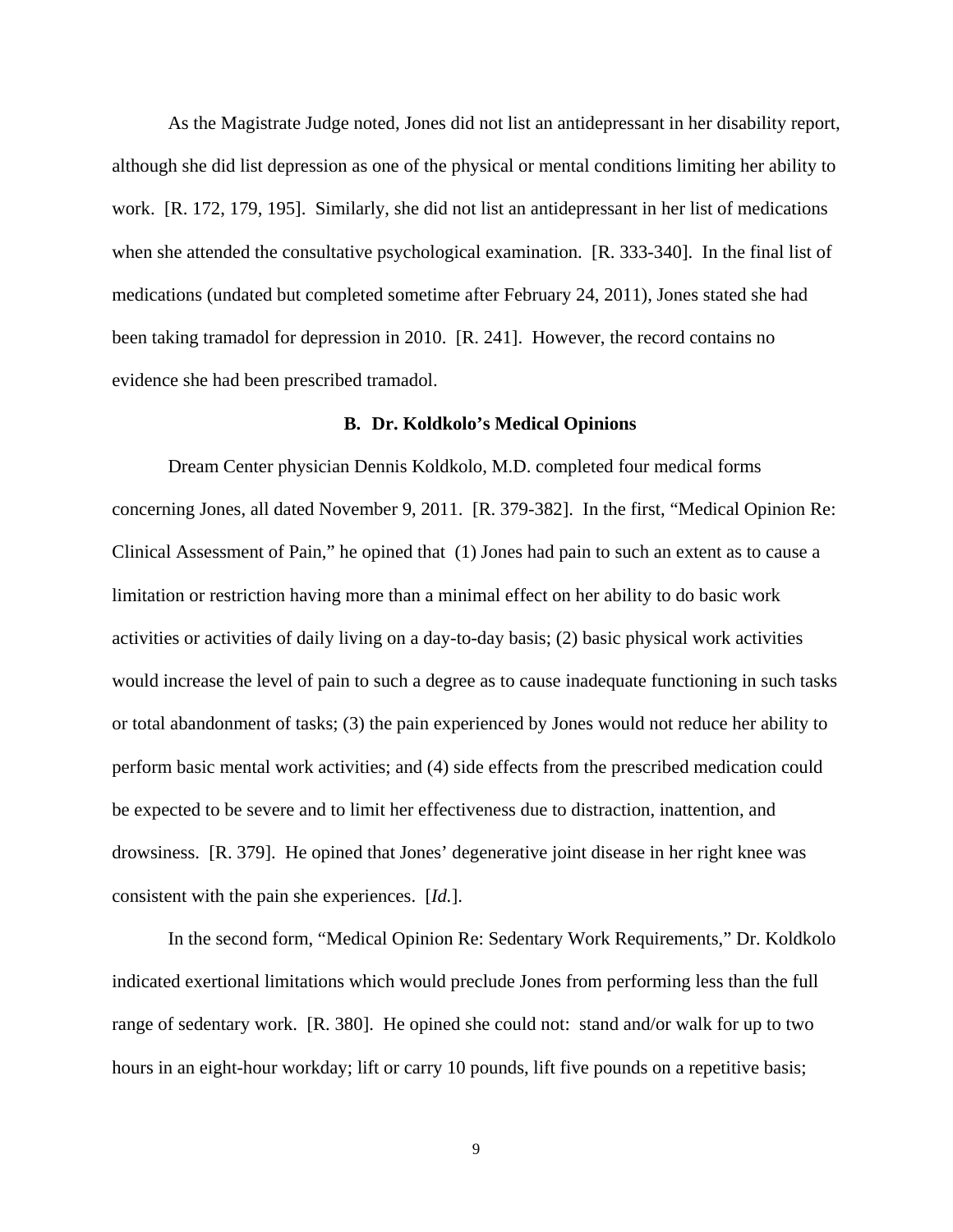stoop for up to two hours in an eight-hour day; utilize both hands for fine manipulation; maintain her head in a flexed downward position for extended periods in an eight-hour workday; sustain activity at a pace and with the attention to task as would be required in the competitive workplace; medically sustain normal work stress in a routine setting on a day-to-day basis; or be expected to attend any employment on a sustained basis. [*Id.*]. Dr. Koldkolo indicated Jones has a non-exertional impairment which has a neurological, psychological, allergenic, respiratory or environmental restriction associated with it or in which pain, fatigue or intelligence substantially restrict the patient's ability to function. [*Id.*]. However, he did not identify the impairment or impairments. [*Id.*] He also left blank the section that asks: "What are the objective medical findings that support your opinion (above):" [*Id.*].

In the third form, "Medical Opinion Re: Basic Unskilled Work Requirements," he opined that Jones was capable of performing most requirements but that she cannot maintain concentration and attention for extended periods in a routine work setting, cannot handle normal work stress in a routine work setting and cannot be expected to attend any employment on a sustained basis. [R. 381]. He indicated that the limitations he had identified would still be present in the absence of any current drug and/or alcohol use. [*Id.*].

In the fourth form, "Medical Opinion Re: Absences from Work," he opined that as a result of Jones' health problems and related symptoms, she would probably miss work three or more days a month. [R. 382]. He indicated that pain, depression and hypertension would contribute to her absences from work. [*Id.*].

 Dr. Koldkolo did not indicate in the forms whether he is a treating physician of Jones, but three of the medical reports documenting Jones' visits to the Dream Center appear to have been signed by him. [R. 310, 370, 375].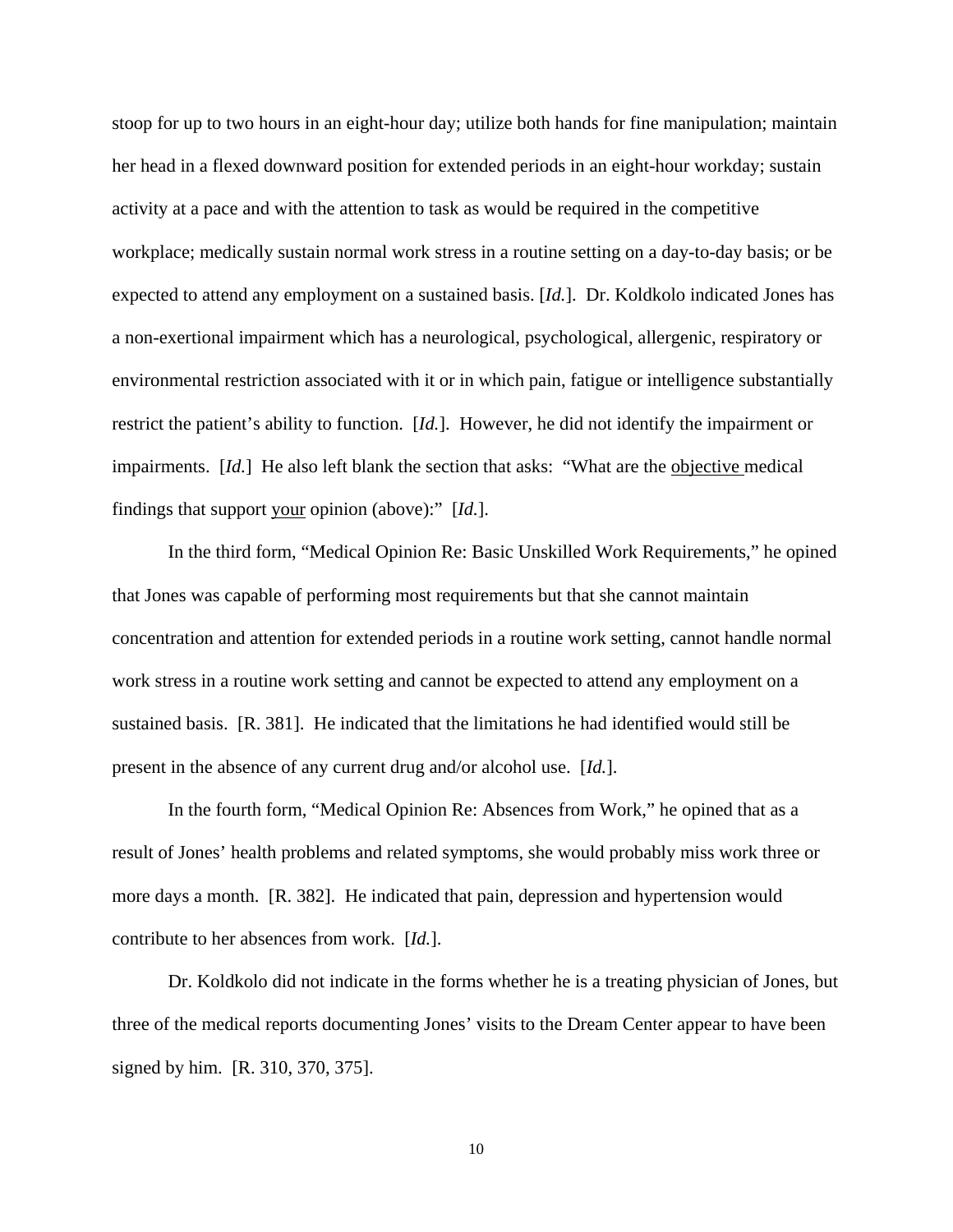#### **C. Consultative Examination Records**

 Maribeth Spanier, Ph.D. performed a consultative Mental Status/Diagnostic Examination of Jones on July 20, 2010. [R. 333-340]. Dr. Spanier found that Jones "appears to have a longstanding grief reaction that has not been treated" and diagnosed her with moderate major depressive disorder. [R. 339]. Jones reported her problems began after her husband's death in 2004. [R. 335]. She told Dr. Spanier she continued to work until 2008 when she quit due to stress, and depression and problems with her supervisor. [*Id.*]. Jones told the doctor her ability to work was affected by poor energy and motivation, poor sleep, desire to be away from people and trouble getting along with her supervisor and co-workers. [*Id.*]. She reported no current or previous mental health treatment. [R. 337].

 Dr. Spanier reported Jones' affect was sad and she was slightly distracted and detached through the interview. [R. 338]. However, her thoughts were logical and organized. [*Id.*]. Based on the formal mental status exam, as well as her behavior in interview, Dr. Spanier concluded Jones' attention and concentration are considered variable and limited. [*Id.*]. She estimated Jones' IQ was in the Low Average or higher range, but with concentration and attention affecting her abilities. [*Id.*]. Dr. Spanier opined that Jones had adequate judgment and could manage her own funds. [R. 340].

 Based on Dr. Spanier's report, Janice B. Smith, Ph.D., completed a Mental Residual Functional Capacity Assessment. [R. 341-343]. She found marked limitations in Jones' ability to understand and remember detailed instructions, her ability to carry out detailed instructions and her ability to interact appropriately with the general public. [R. 341-342]. In her Functional Capacity Assessment, she concluded Jones can perform simple tasks with routine supervision;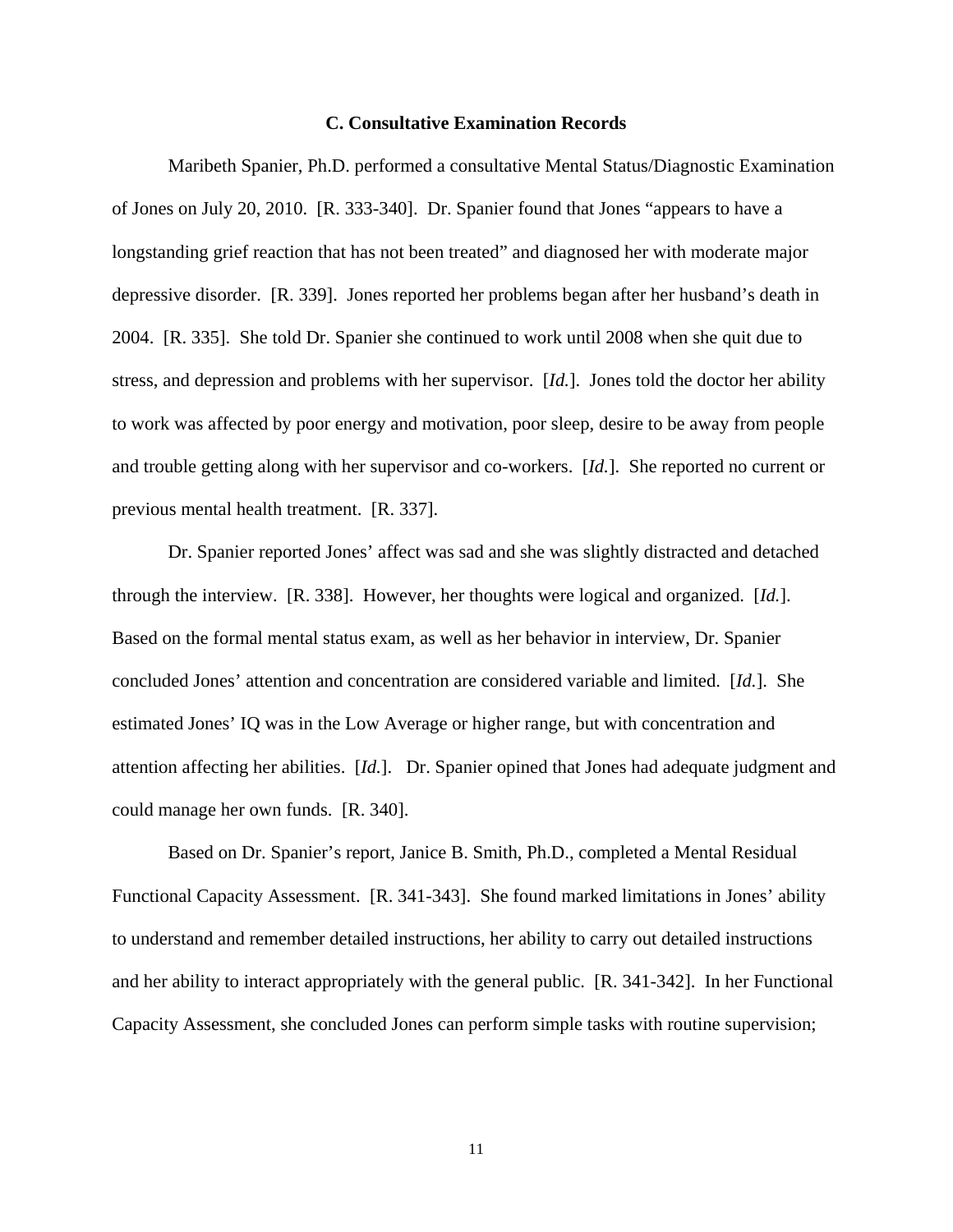relate to supervisors and peers on a superficial work basis; and adapt to a work situation. [R. 343]. She found Jones cannot relate to the general public. [*Id.*].

### **VI. ALJ's Decision**

 At Step One, the ALJ determined Jones had not engaged in substantial gainful activity since January 7, 2009, the amended application date. [R. 24]. At Step Two, she determined Jones had severe impairments of degenerative joint disease of the knees and depression. [*Id.*]. At Step Three, the ALJ found Jones did not have an impairment or combination of impairments that meets or medically equals the severity of any listed impairment. [*Id.*].

 The ALJ found that Jones has the RFC to perform light work as defined in 20 C.F.R. §§ 404.1567(b) and 416.967(b) except she is unable to operate foot controls; she is limited to simple, routine repetitive tasks; she is able to have superficial and incidental work-related interaction with co-workers and supervisors, but would not be effective in a team environment; and she should be in a job that does not require significant public interaction to complete job duties. [R. 26]. At Step Four, the ALJ found that Jones is unable to perform any past relevant work. At Step Five, she found there were jobs in significant numbers in the national economy that Jones could perform, considering her age, education, work experience and RFC, including hand sorter, DOT Code 753.587-010, unskilled work at the light level of exertion; hand packager, DOT Code 753.687-038, unskilled work at the light level of exertion; office helper, DOT Code 239.567-010, unskilled work at the light level of exertion; assembler, DOT Code 732.684-062, unskilled work at the sedentary level of exertion; and clerical mailer, DOT Code 209.587-010, unskilled work at the sedentary level of exertion. [R. 32].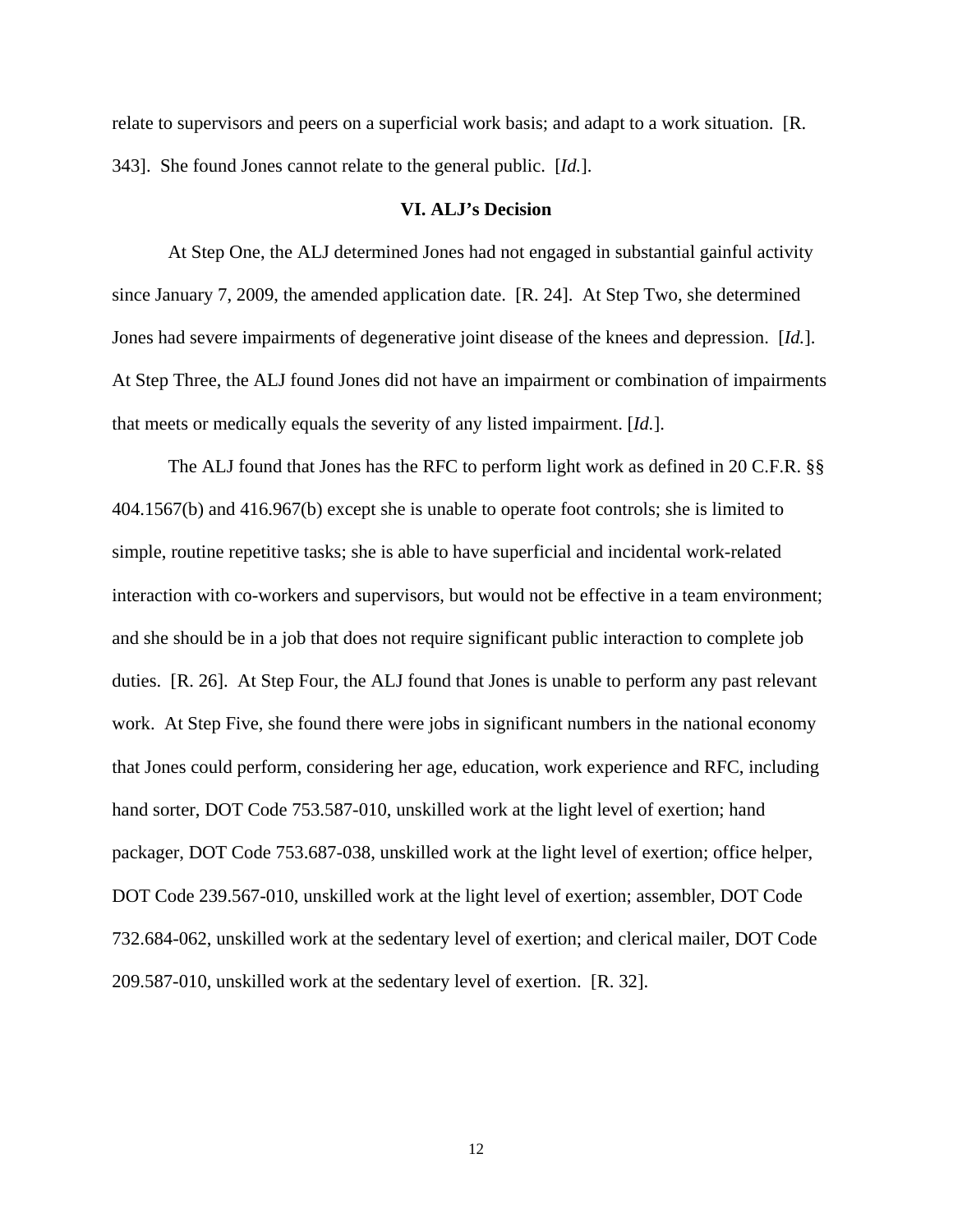#### **VII. Analysis**

On appeal and in her objection to the Magistrate Judge's Report and Recommendation,

Jones argues the ALJ failed to properly consider the medical source opinion evidence.

Specifically, she asserts the ALJ should have adopted the opinion of the treating physician, Dr.

Koldkolo. [Dkt. #21 at 1]. She contends that if the ALJ had done so, then she would have found

Jones is limited to a sedentary exertional level of work, and she would have been awarded

benefits. [*Id.*].

"The initial step in evaluating the opinion of a treating source is to determine whether the

opinion merits 'controlling weight.'" *Hackett v. Barnhart*, 395 F.3d 1168, 1174 (10th Cir.

2005). The court in *Hackett* explained:

The analysis is sequential. The ALJ must first consider whether the opinion is "well-supported by medically acceptable clinical and laboratory diagnostic techniques." S.S.R. 96-2p, 1996 WL 374188, at \*2 (quotation omitted). If the answer to this question is "no," then the inquiry at this stage is complete. If the ALJ finds that the opinion is well-supported, he must then confirm that the opinion is consistent with other substantial evidence in the record. *Id.* In other words, if the opinion is deficient in either of these respects, then it is not entitled to controlling weight. *Id.* 

*Id.* (quoting *Watkins v. Barnhart*, 350 F.3d 1297, 1300 (10th Cir. 2003)). When an ALJ rejects

a treating physician's opinion, she must articulate "specific, legitimate reasons for his decision."

*Hamlin v. Barnhart*, 365 F.3d 1208, 1215 (10th Cir. 2004). She must also consider a series of

specific factors in determining what weight to give any medical opinion, including:

(1) [T]he length of the treatment relationship and the frequency of examination; (2) the nature and extent of the treatment relationship, including the treatment provided and the kind of examination or testing performed; (3) the degree to which the physician's opinion is supported by relevant evidence; (4) consistency between the opinion and the record as a whole; (5) whether or not the physician is a specialist in the area upon which an opinion is rendered; and (6) other factors brought to the ALJ's attention which tend to support or contradict the opinion.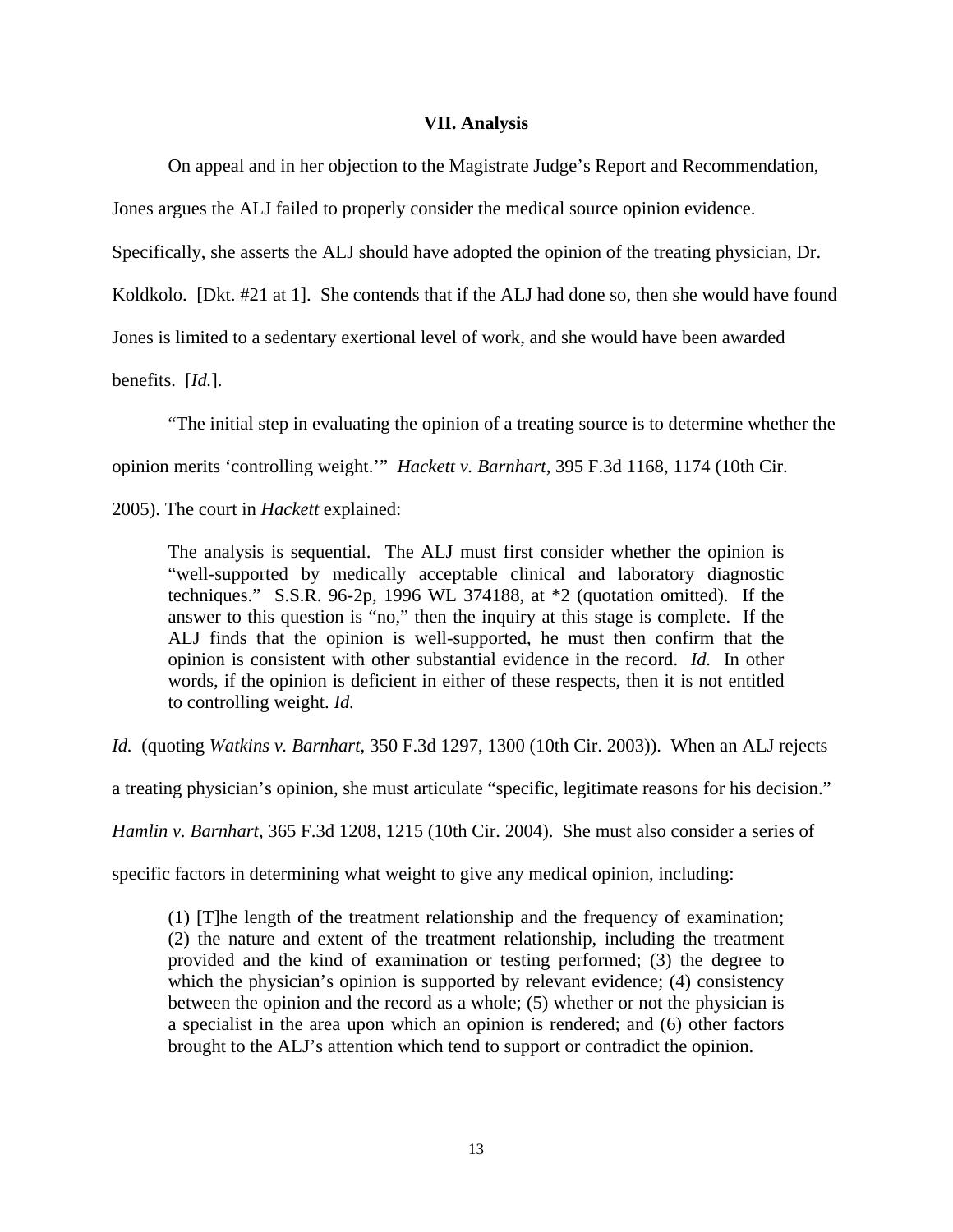*Watkins*, 350 F.3d at 1301; 20 C.F.R. § 404.1527(c)(1)-(6)). "After considering the pertinent factors, the ALJ must give good reasons in [the] notice of determination or decision for the weight he ultimately assigns the opinion," and if she rejects the opinion completely, "[s]he must then give specific, legitimate reasons for doing so." *Watkins*, 350 F.3d at 1301 (citations and quotations omitted). If the medical opinion contains conclusions regarding issues reserved to the Commissioner, the ALJ cannot give that opinion controlling or significant weight, although the ALJ still must evaluate the opinion. 20 C.F.R. §§ 404.1527(d), 416.927(d); SSR 96-5p.

A review of the decision demonstrates the ALJ assumed Dr. Koldkolo was a treating physician. [R. 30]. Addressing factors (1), (2) and (5) from *Watkins*, she stated "it is unclear from the record his specialty, or the length and frequency of his treatment of the claimant." [R. 30]. The ALJ also discussed factors (3) and (4). Referencing Dr. Koldkolo's Medical Opinion Re: Sedentary Work Requirements [R. 380], she stated, "There is no indication in the record that the claimant's degenerative joint disease would affect her ability to hold her head in a flexed downward position or utilize the hands for fine manipulation." [R. 30]. Regarding Jones' right knee, she commented, "Although there are complaints of pain, the objective findings have shown no effusion and normal range of motion of the knee." [*Id.* (referencing R. 370, 375)].<sup>4</sup> The ALJ acknowledged that x-rays in the record indicated the presence of degenerative joint disease but stated, "the above findings on physical examination do not fully support the allegations of pain, and Dr. Koldkolo's indication that such pain would cause inadequate functioning in or abandonment of basic physical work activities." [R. 30]. She noted "[a]dditional limitations are also not well supported by or fully consistent with the Dream Center treatment notes." [*Id.*]. The ALJ noted "Dr. Kolkolo's statements regarding the claimant's inability to maintain attention and

-

<sup>&</sup>lt;sup>4</sup> As previously noted, the report from the October 5, 2011 visit, which appears to have been signed by Dr. Koldkolo, indicated Jones' right knee had normal range of motion. [R. 370]. Similarly, the report dated June 29, 2011—also signed by Dr. Koldkolo—indicates no effusion of the knee. [R. 375].